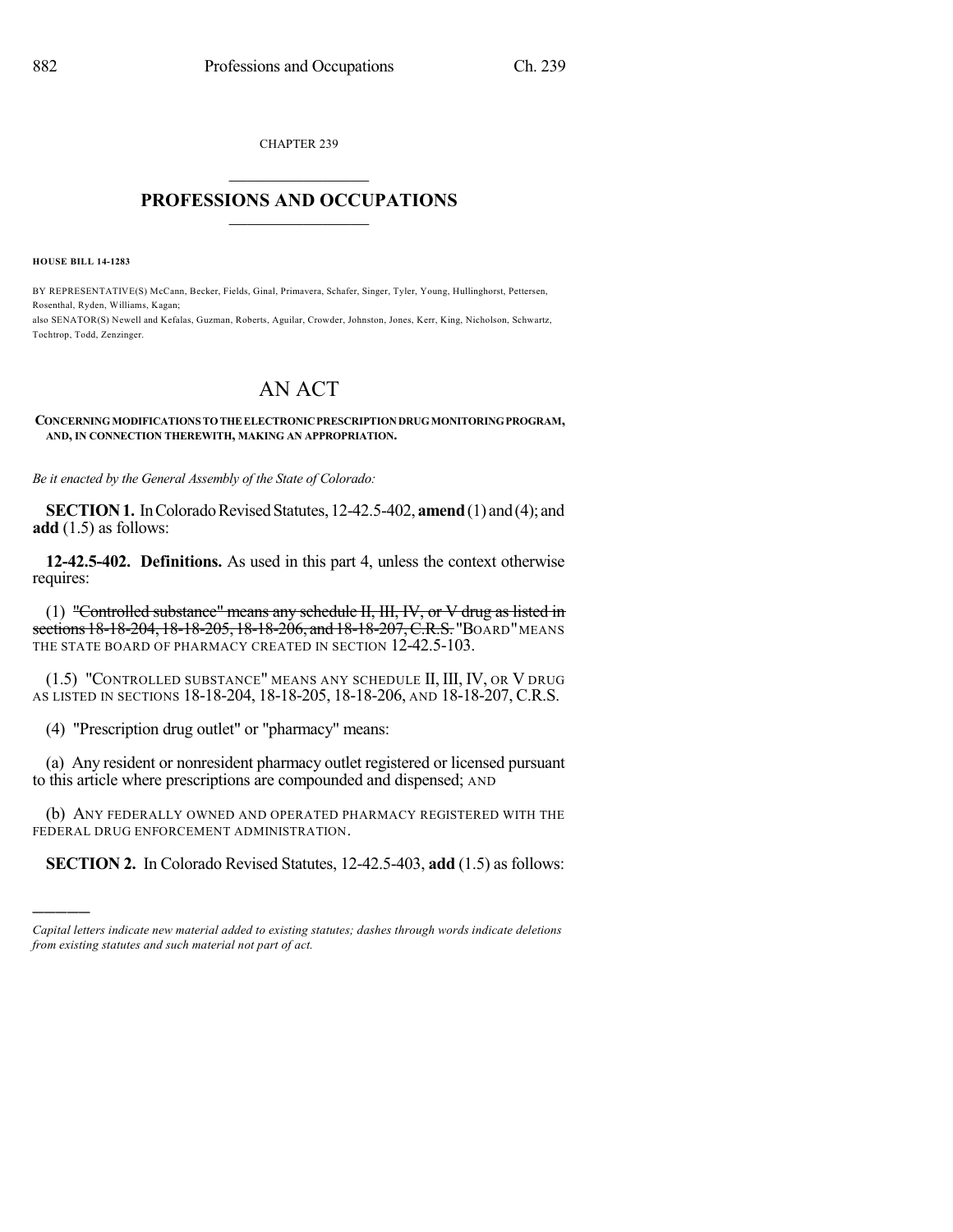**12-42.5-403. Prescription drug use monitoring program - program registration required - rules.** (1.5) (a) BY JANUARY 1, 2015, OR BY AN EARLIER DATE DETERMINED BY THE DIRECTOR OF THE DIVISION,EVERY PRACTITIONER IN THIS STATE WHO HOLDS A CURRENT REGISTRATION ISSUED BY THE FEDERAL DRUG ENFORCEMENT ADMINISTRATION AND EVERY PHARMACIST SHALL REGISTER AND MAINTAIN A USER ACCOUNT WITH THE PROGRAM.

(b) WHEN REGISTERING WITH THE PROGRAM OR AT ANY TIME THEREAFTER, A PRACTITIONER OR PHARMACIST MAY AUTHORIZE UP TO THREE DESIGNEES TO ACCESS THE PROGRAM UNDER SECTION 12-42.5-404 (3) (b), (3) (c), or (3) (d), AS APPLICABLE, ON BEHALF OF THE PRACTITIONER OR PHARMACIST IF:

(I) (A) THE AUTHORIZED DESIGNEE OF THE PRACTITIONER IS EMPLOYED BY, OR IS UNDER CONTRACT WITH,THE SAME PROFESSIONAL PRACTICE AS THE PRACTITIONER; OR

(B) THE AUTHORIZED DESIGNEE OF THE PHARMACIST IS EMPLOYED BY, OR IS UNDER CONTRACT WITH, THE SAME PRESCRIPTION DRUG OUTLET AS THE PHARMACIST; AND

(II) THE PRACTITIONER OR PHARMACIST TAKES REASONABLE STEPS TO ENSURE THAT THE DESIGNEE IS SUFFICIENTLY COMPETENT IN THE USE OF THE PROGRAM; AND

(III) THE PRACTITIONER OR PHARMACIST REMAINS RESPONSIBLE FOR:

(A) ENSURING THAT ACCESS TO THE PROGRAM BY THE PRACTITIONER'S DESIGNEE IS LIMITED TO THE PURPOSES AUTHORIZED IN SECTION  $12-42.5-404(3)$  (b) OR (3) (c) OR THAT ACCESS TO THE PROGRAM BY THE PHARMACIST'S DESIGNEE IS LIMITED TO THE PURPOSES AUTHORIZED IN SECTION 12-42.5-404 (3) (d), AS THE CASE MAY BE, AND THAT ACCESS TO THE PROGRAM OCCURS IN A MANNER THAT PROTECTS THE CONFIDENTIALITY OF THE INFORMATION OBTAINED FROM THE PROGRAM; AND

(B) ANY NEGLIGENT BREACH OF CONFIDENTIALITY OF INFORMATION OBTAINED FROM THE PROGRAM BY THE PRACTITIONER'S OR PHARMACIST'S DESIGNEE.

(c) A PRACTITIONER OR PHARMACIST IS SUBJECT TO PENALTIES PURSUANT TO SECTION 12-42.5-406 FOR VIOLATING THE REQUIREMENTS OF PARAGRAPH (b) OF THIS SUBSECTION  $(1.5)$ .

(d) ANY INDIVIDUAL AUTHORIZED AS A DESIGNEE OF A PRACTITIONER OR PHARMACIST PURSUANT TO PARAGRAPH (b) OF THIS SUBSECTION (1.5) SHALL REGISTER AS A DESIGNEE OF A PRACTITIONER OR PHARMACIST WITH THE PROGRAM FOR PROGRAM DATA ACCESS IN ACCORDANCE WITH SECTION  $12-42.5-404(3)(b),(3)$ (c), OR (3) (d), AS APPLICABLE, AND BOARD RULES.

**SECTION 3.** In Colorado Revised Statutes, 12-42.5-404, **amend** (3)(b), (3)(c), (3) (d), (3) (e), (3) (g), and (5); and **add** (3) (i) and (7) as follows:

**12-42.5-404. Program operation - access- rules.** (3) The programis available for query only to the following persons or groups of persons: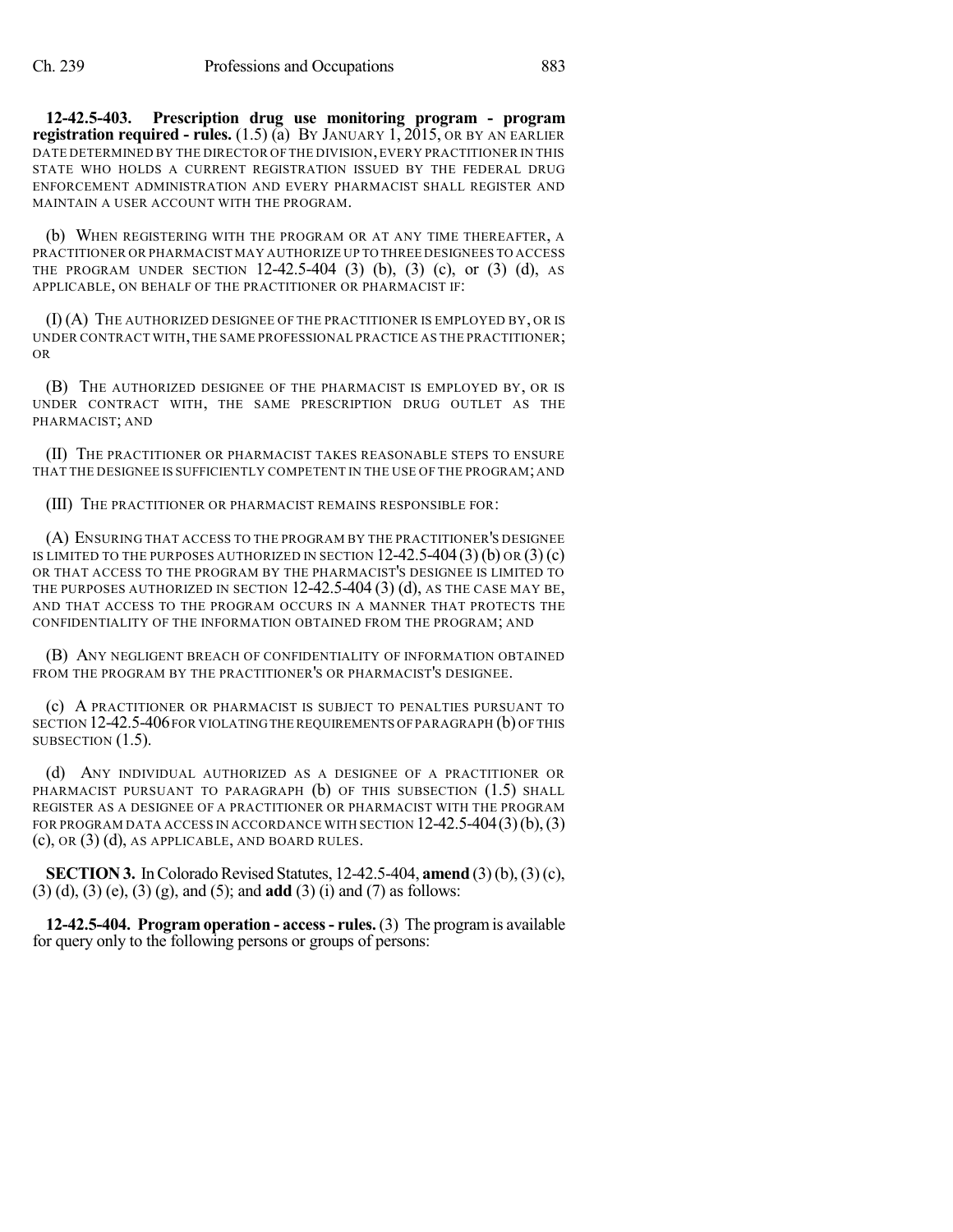(b) Any practitioner with the statutory authority to prescribe controlled substances, OR AN INDIVIDUAL DESIGNATED BY THE PRACTITIONER TO ACT ON HIS OR HER BEHALF IN ACCORDANCE WITH SECTION  $12-42.5-403(1.5)$  (b), to the extent the query relates to a current patient of the practitioner to whom the practitioner is prescribing or considering prescribing any controlled substance;

(c) Practitioners A PRACTITIONER, OR AN INDIVIDUAL DESIGNATED BY THE PRACTITIONER TO ACT ON HIS OR HER BEHALF IN ACCORDANCE WITH SECTION 12-42.5-403 (1.5) (b), engaged in a legitimate program to monitor a patient's drug abuse;

(d) Pharmacists A PHARMACIST, AN INDIVIDUAL DESIGNATED BY A PHARMACIST IN ACCORDANCE WITH SECTION 12-42.5-403  $(1.5)$  (b) TO ACT ON HIS OR HER BEHALF, OR A PHARMACIST LICENSED IN ANOTHER STATE, to the extent the information requested relates specifically to a current patient to whom the pharmacist is dispensing or considering dispensing a controlled substance or to whom the pharmacist is providing clinical patient care services;

(e) Law enforcement officials so long as the information released is specific to an individual patient, PHARMACY, or practitioner and is part of a bona fide investigation, and the request for information is accompanied by an official court order or subpoena;

(g) State regulatory boards within the division and the director of the division so long as the information released is specific to an individual practitioner and is part of a bona fide investigation, and the request for information is accompanied by an official court order or subpoena; and

(i) THE DEPARTMENT OF PUBLIC HEALTH AND ENVIRONMENT FOR PURPOSES OF POPULATION-LEVEL ANALYSIS, BUT ANY USE OF PROGRAM DATA BY THE DEPARTMENT IS SUBJECT TO THE FEDERAL "HEALTH INSURANCE PORTABILITY AND ACCOUNTABILITY ACT OF 1996",PUB.L.104-191,AS AMENDED,AND IMPLEMENTING FEDERAL REGULATIONS, INCLUDING THE REQUIREMENT TO REMOVE ANY IDENTIFYING DATA UNLESS EXEMPTED FROM THE REQUIREMENT.

(5) The board, THE DEPARTMENT OF PUBLIC HEALTH AND ENVIRONMENT, OR THE DEPARTMENT OF HEALTH CARE POLICY AND FINANCING, pursuant to a written agreement that ensures compliance with this part 4, may provide data to qualified personnel of a public or private entity for the purpose of bona fide research or education so long as the data does not identify a recipient of, a practitioner who prescribed, or a prescription drug outlet that dispensed, a prescription drug.

(7) THE BOARD SHALL DEVELOP CRITERIA FOR INDICATORS OF MISUSE, ABUSE, AND DIVERSION OF CONTROLLED SUBSTANCES AND, BASED ON THOSE CRITERIA, PROVIDE UNSOLICITED REPORTS OF DISPENSED CONTROLLED SUBSTANCES TO PRESCRIBING PRACTITIONERS AND DISPENSING PHARMACIES FOR PURPOSES OF EDUCATION AND INTERVENTION TO PREVENT AND REDUCE OCCURRENCES OF CONTROLLED SUBSTANCE MISUSE, ABUSE, AND DIVERSION. IN DEVELOPING THE CRITERIA, THE BOARD SHALL CONSULT WITH THE COLORADO DENTAL BOARD, COLORADO MEDICAL BOARD, STATE BOARD OF NURSING, STATE BOARD OF OPTOMETRY, COLORADO PODIATRY BOARD, AND STATE BOARD OF VETERINARY